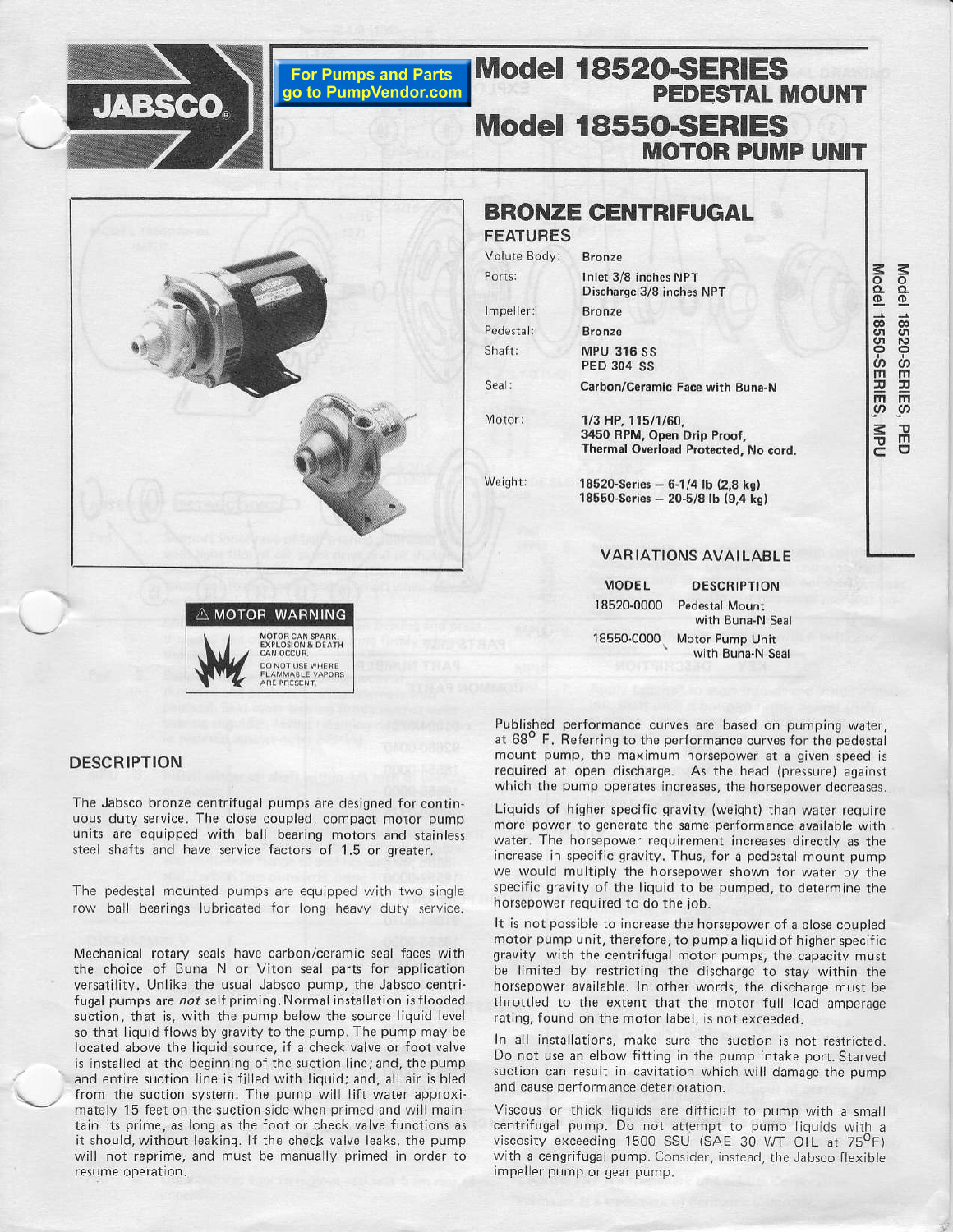

| PARTS LIST     |                       |                        |      |
|----------------|-----------------------|------------------------|------|
| KEY            | <b>DESCRIPTION</b>    | <b>PART NUMBER</b>     | QTY. |
|                |                       | <b>COMMON PARTS</b>    |      |
|                | Screw                 | 91094-0251             | 6    |
| $\overline{2}$ | Plug                  | 92650-0040             |      |
| 3              | Volute Body           | 18554-0000             |      |
| 4              | Impeller              | 18556-0000             |      |
| 5              | Seal Assembly - BUNA  | 96080-0375             |      |
|                | $-$ VITON*            | 96080-0378             |      |
| 6              | Slinger               | 3286-0000              |      |
| 7              | Gasket                | 18557-0000             |      |
|                |                       | <b>MOTOR PUMP UNIT</b> |      |
| 8              | Bolt                  | 91094-0070             |      |
| 9              | Seal Housing          | 18555-0000             |      |
| 10             | Shim                  | 18578-0000             |      |
| 11             | Motor 1/3 HP 115/1/60 | 93004-2608             |      |
|                |                       | PEDESTAL UNIT          |      |
| 12             | Pedestal              | 18525-0000             |      |
| 13             | Bearing               | 92600-0460             |      |
| 14             | Shaft                 | 18579-0000             |      |
| 15             | <b>Retaining Ring</b> | 18719-0000             |      |

\*Viton is a trademark of E. I. Du Pont de Nemours and Company.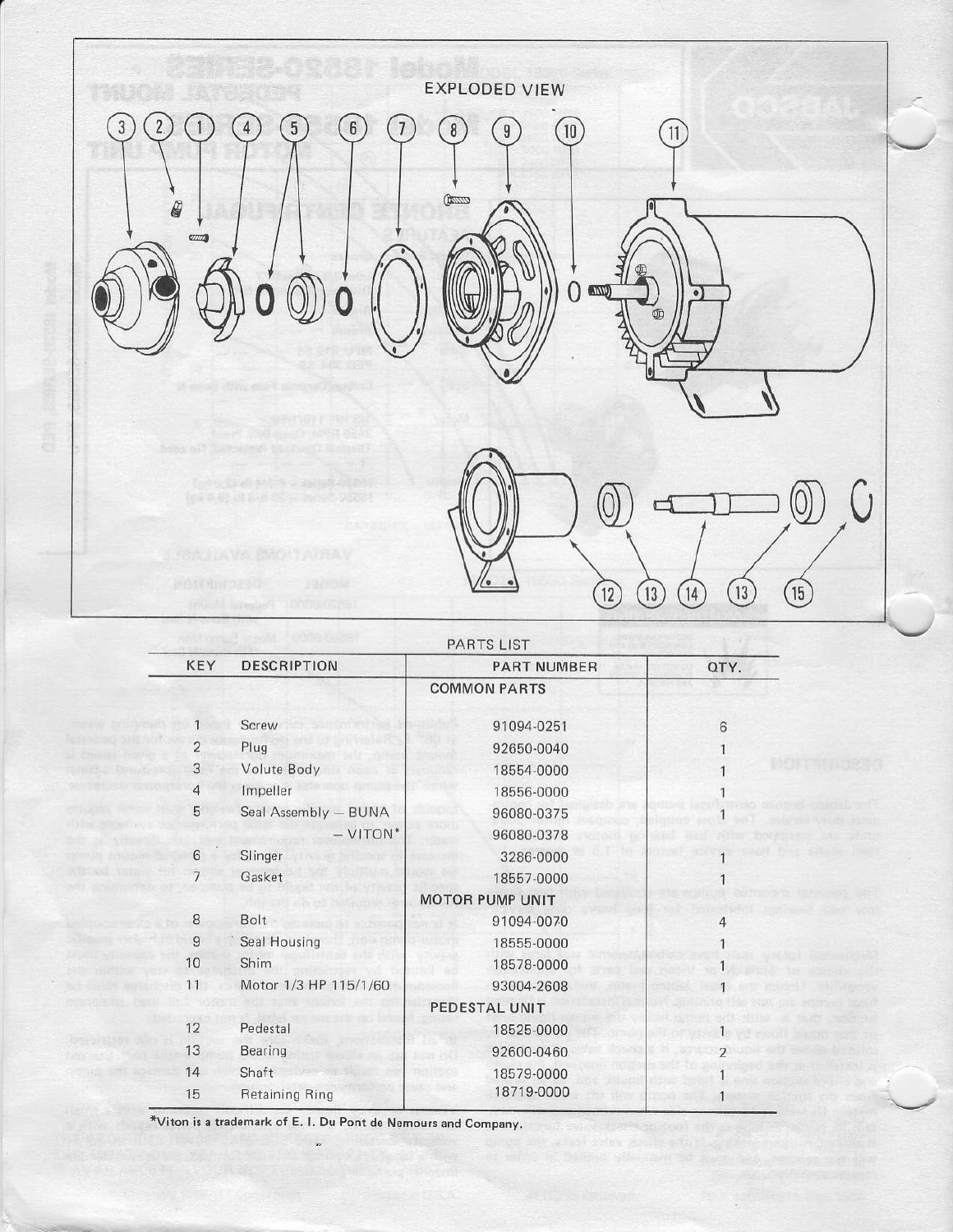

**MPU** Ped

4. Use a pointed tool to remove seal seat from rear of impeller.

\*Locktite PST is a trademark of Locktite Corporation.

\*Permatex is a trademark of Permatex Company.